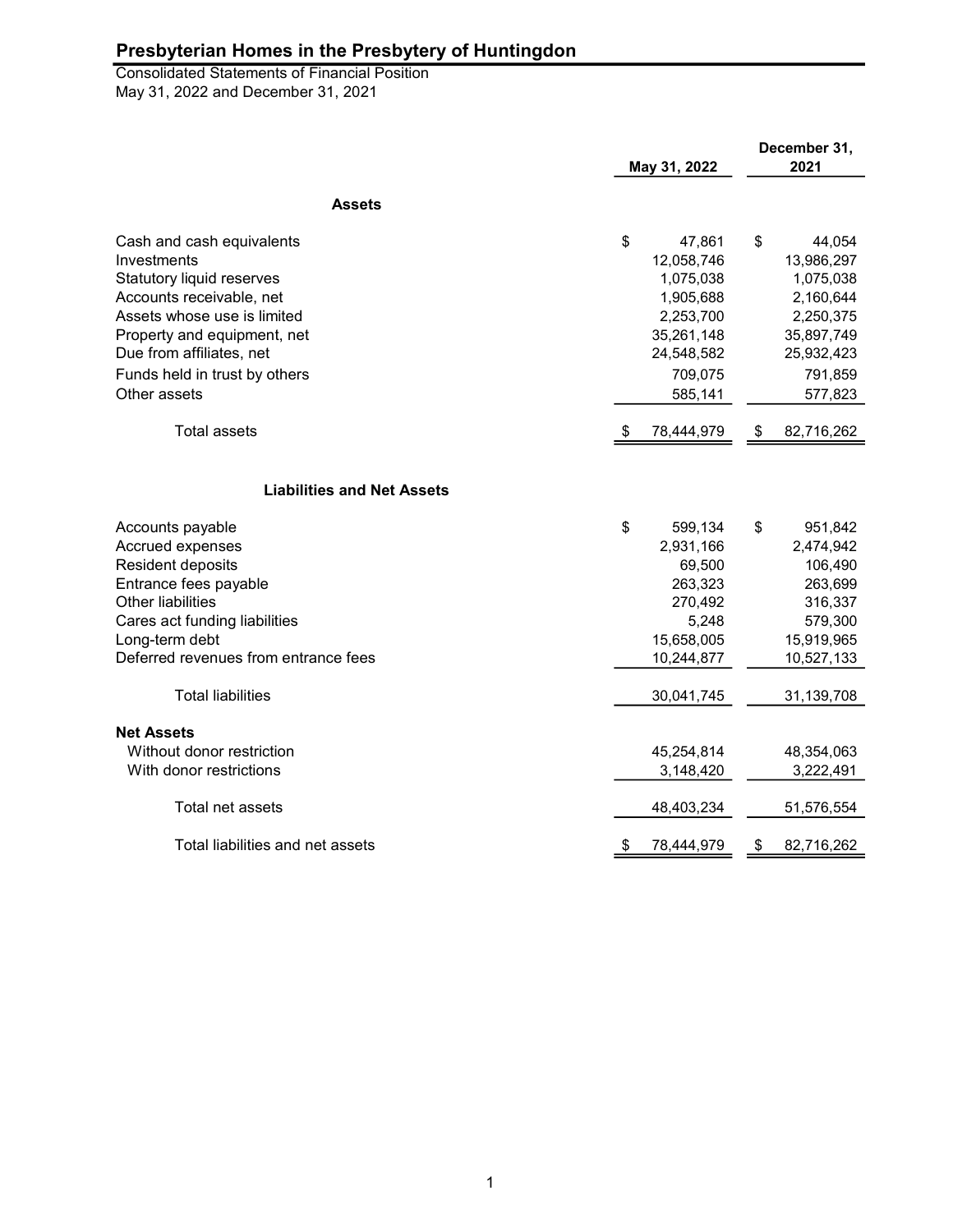Consolidated Statements of Operations and Changes in Net Assets Period ended May 31, 2022 and year ended December 31, 2021

| <b>Net Assets Without Donor Restrictions</b><br>Revenues, gains and other support:<br>Resident services:<br><b>Resident services</b><br>\$<br>11,905,365<br>\$<br>28,652,470<br>Amortization of entrance fees<br>593,152<br>1,650,966<br>Total resident services<br>12,498,517<br>30,303,436<br>Contributions, gifts, grants and bequests<br>64,337<br>178,300<br>Other revenues<br>74,940<br>Government grants<br>3,160,300<br>Government stimulus<br>1,022<br>1,377,190<br>Net assets released from restrictions<br>4,217<br>265,051<br>Total operating revenues and other support<br>12,568,093<br>35,359,217<br>Expenses:<br>Nursing services<br>4,592,345<br>10,306,969<br>Rehabilitation<br>879,170<br>3,358,314<br>225,892<br>Recreation and special services<br>637,567<br>356,077<br>686,623<br>Pharmacy<br>Social services<br>84,278<br>203,416<br>62,462<br>149,157<br>Physician services<br><b>Food Services</b><br>1,547,689<br>3,668,335<br>Building operations and maintenance<br>1,314,787<br>3,306,693<br>Housekeeping<br>206,191<br>508,923<br>Laundry and linen<br>85,009<br>252,405<br>General and administrative<br>2,297,851<br>5,778,276<br>Employee benefits<br>758,565<br>693,279<br>Interest<br>212,725<br>523,876<br>Depreciation<br>1,018,968<br>2,501,633<br>Fundraising<br>53,305<br>123,179<br><b>Total expenses</b><br>13,695,314<br>32,698,645<br>Unusual non-recurring expenses - COVID-19<br>332,675<br>510,267<br>Operating income (loss) before gains and losses<br>(1, 459, 896)<br>2,150,305<br>Loss on impairment of asset<br>(2,350,230)<br>(1,459,896)<br>Operating income (loss)<br>(199, 925)<br>Other income (loss):<br>Investment income, net of investment expense<br>44,068<br>380,147<br>Realized gain on investments<br>1,658<br>211,818<br>Unrealized (loss) gain on investments<br>(1,685,079)<br>1,663,835<br>Loss on early extinguishment of debt<br>(2, 119) | May 31, 2022              |             | December 31,<br>2021 |  |
|---------------------------------------------------------------------------------------------------------------------------------------------------------------------------------------------------------------------------------------------------------------------------------------------------------------------------------------------------------------------------------------------------------------------------------------------------------------------------------------------------------------------------------------------------------------------------------------------------------------------------------------------------------------------------------------------------------------------------------------------------------------------------------------------------------------------------------------------------------------------------------------------------------------------------------------------------------------------------------------------------------------------------------------------------------------------------------------------------------------------------------------------------------------------------------------------------------------------------------------------------------------------------------------------------------------------------------------------------------------------------------------------------------------------------------------------------------------------------------------------------------------------------------------------------------------------------------------------------------------------------------------------------------------------------------------------------------------------------------------------------------------------------------------------------------------------------------------------------------------------------------------------------------------------|---------------------------|-------------|----------------------|--|
|                                                                                                                                                                                                                                                                                                                                                                                                                                                                                                                                                                                                                                                                                                                                                                                                                                                                                                                                                                                                                                                                                                                                                                                                                                                                                                                                                                                                                                                                                                                                                                                                                                                                                                                                                                                                                                                                                                                     |                           |             |                      |  |
|                                                                                                                                                                                                                                                                                                                                                                                                                                                                                                                                                                                                                                                                                                                                                                                                                                                                                                                                                                                                                                                                                                                                                                                                                                                                                                                                                                                                                                                                                                                                                                                                                                                                                                                                                                                                                                                                                                                     |                           |             |                      |  |
|                                                                                                                                                                                                                                                                                                                                                                                                                                                                                                                                                                                                                                                                                                                                                                                                                                                                                                                                                                                                                                                                                                                                                                                                                                                                                                                                                                                                                                                                                                                                                                                                                                                                                                                                                                                                                                                                                                                     |                           |             |                      |  |
|                                                                                                                                                                                                                                                                                                                                                                                                                                                                                                                                                                                                                                                                                                                                                                                                                                                                                                                                                                                                                                                                                                                                                                                                                                                                                                                                                                                                                                                                                                                                                                                                                                                                                                                                                                                                                                                                                                                     |                           |             |                      |  |
|                                                                                                                                                                                                                                                                                                                                                                                                                                                                                                                                                                                                                                                                                                                                                                                                                                                                                                                                                                                                                                                                                                                                                                                                                                                                                                                                                                                                                                                                                                                                                                                                                                                                                                                                                                                                                                                                                                                     |                           |             |                      |  |
|                                                                                                                                                                                                                                                                                                                                                                                                                                                                                                                                                                                                                                                                                                                                                                                                                                                                                                                                                                                                                                                                                                                                                                                                                                                                                                                                                                                                                                                                                                                                                                                                                                                                                                                                                                                                                                                                                                                     |                           |             |                      |  |
|                                                                                                                                                                                                                                                                                                                                                                                                                                                                                                                                                                                                                                                                                                                                                                                                                                                                                                                                                                                                                                                                                                                                                                                                                                                                                                                                                                                                                                                                                                                                                                                                                                                                                                                                                                                                                                                                                                                     |                           |             |                      |  |
|                                                                                                                                                                                                                                                                                                                                                                                                                                                                                                                                                                                                                                                                                                                                                                                                                                                                                                                                                                                                                                                                                                                                                                                                                                                                                                                                                                                                                                                                                                                                                                                                                                                                                                                                                                                                                                                                                                                     |                           |             |                      |  |
|                                                                                                                                                                                                                                                                                                                                                                                                                                                                                                                                                                                                                                                                                                                                                                                                                                                                                                                                                                                                                                                                                                                                                                                                                                                                                                                                                                                                                                                                                                                                                                                                                                                                                                                                                                                                                                                                                                                     |                           |             |                      |  |
|                                                                                                                                                                                                                                                                                                                                                                                                                                                                                                                                                                                                                                                                                                                                                                                                                                                                                                                                                                                                                                                                                                                                                                                                                                                                                                                                                                                                                                                                                                                                                                                                                                                                                                                                                                                                                                                                                                                     |                           |             |                      |  |
|                                                                                                                                                                                                                                                                                                                                                                                                                                                                                                                                                                                                                                                                                                                                                                                                                                                                                                                                                                                                                                                                                                                                                                                                                                                                                                                                                                                                                                                                                                                                                                                                                                                                                                                                                                                                                                                                                                                     |                           |             |                      |  |
|                                                                                                                                                                                                                                                                                                                                                                                                                                                                                                                                                                                                                                                                                                                                                                                                                                                                                                                                                                                                                                                                                                                                                                                                                                                                                                                                                                                                                                                                                                                                                                                                                                                                                                                                                                                                                                                                                                                     |                           |             |                      |  |
|                                                                                                                                                                                                                                                                                                                                                                                                                                                                                                                                                                                                                                                                                                                                                                                                                                                                                                                                                                                                                                                                                                                                                                                                                                                                                                                                                                                                                                                                                                                                                                                                                                                                                                                                                                                                                                                                                                                     |                           |             |                      |  |
|                                                                                                                                                                                                                                                                                                                                                                                                                                                                                                                                                                                                                                                                                                                                                                                                                                                                                                                                                                                                                                                                                                                                                                                                                                                                                                                                                                                                                                                                                                                                                                                                                                                                                                                                                                                                                                                                                                                     |                           |             |                      |  |
|                                                                                                                                                                                                                                                                                                                                                                                                                                                                                                                                                                                                                                                                                                                                                                                                                                                                                                                                                                                                                                                                                                                                                                                                                                                                                                                                                                                                                                                                                                                                                                                                                                                                                                                                                                                                                                                                                                                     |                           |             |                      |  |
|                                                                                                                                                                                                                                                                                                                                                                                                                                                                                                                                                                                                                                                                                                                                                                                                                                                                                                                                                                                                                                                                                                                                                                                                                                                                                                                                                                                                                                                                                                                                                                                                                                                                                                                                                                                                                                                                                                                     |                           |             |                      |  |
|                                                                                                                                                                                                                                                                                                                                                                                                                                                                                                                                                                                                                                                                                                                                                                                                                                                                                                                                                                                                                                                                                                                                                                                                                                                                                                                                                                                                                                                                                                                                                                                                                                                                                                                                                                                                                                                                                                                     |                           |             |                      |  |
|                                                                                                                                                                                                                                                                                                                                                                                                                                                                                                                                                                                                                                                                                                                                                                                                                                                                                                                                                                                                                                                                                                                                                                                                                                                                                                                                                                                                                                                                                                                                                                                                                                                                                                                                                                                                                                                                                                                     |                           |             |                      |  |
|                                                                                                                                                                                                                                                                                                                                                                                                                                                                                                                                                                                                                                                                                                                                                                                                                                                                                                                                                                                                                                                                                                                                                                                                                                                                                                                                                                                                                                                                                                                                                                                                                                                                                                                                                                                                                                                                                                                     |                           |             |                      |  |
|                                                                                                                                                                                                                                                                                                                                                                                                                                                                                                                                                                                                                                                                                                                                                                                                                                                                                                                                                                                                                                                                                                                                                                                                                                                                                                                                                                                                                                                                                                                                                                                                                                                                                                                                                                                                                                                                                                                     |                           |             |                      |  |
|                                                                                                                                                                                                                                                                                                                                                                                                                                                                                                                                                                                                                                                                                                                                                                                                                                                                                                                                                                                                                                                                                                                                                                                                                                                                                                                                                                                                                                                                                                                                                                                                                                                                                                                                                                                                                                                                                                                     |                           |             |                      |  |
|                                                                                                                                                                                                                                                                                                                                                                                                                                                                                                                                                                                                                                                                                                                                                                                                                                                                                                                                                                                                                                                                                                                                                                                                                                                                                                                                                                                                                                                                                                                                                                                                                                                                                                                                                                                                                                                                                                                     |                           |             |                      |  |
|                                                                                                                                                                                                                                                                                                                                                                                                                                                                                                                                                                                                                                                                                                                                                                                                                                                                                                                                                                                                                                                                                                                                                                                                                                                                                                                                                                                                                                                                                                                                                                                                                                                                                                                                                                                                                                                                                                                     |                           |             |                      |  |
|                                                                                                                                                                                                                                                                                                                                                                                                                                                                                                                                                                                                                                                                                                                                                                                                                                                                                                                                                                                                                                                                                                                                                                                                                                                                                                                                                                                                                                                                                                                                                                                                                                                                                                                                                                                                                                                                                                                     |                           |             |                      |  |
|                                                                                                                                                                                                                                                                                                                                                                                                                                                                                                                                                                                                                                                                                                                                                                                                                                                                                                                                                                                                                                                                                                                                                                                                                                                                                                                                                                                                                                                                                                                                                                                                                                                                                                                                                                                                                                                                                                                     |                           |             |                      |  |
|                                                                                                                                                                                                                                                                                                                                                                                                                                                                                                                                                                                                                                                                                                                                                                                                                                                                                                                                                                                                                                                                                                                                                                                                                                                                                                                                                                                                                                                                                                                                                                                                                                                                                                                                                                                                                                                                                                                     |                           |             |                      |  |
|                                                                                                                                                                                                                                                                                                                                                                                                                                                                                                                                                                                                                                                                                                                                                                                                                                                                                                                                                                                                                                                                                                                                                                                                                                                                                                                                                                                                                                                                                                                                                                                                                                                                                                                                                                                                                                                                                                                     |                           |             |                      |  |
|                                                                                                                                                                                                                                                                                                                                                                                                                                                                                                                                                                                                                                                                                                                                                                                                                                                                                                                                                                                                                                                                                                                                                                                                                                                                                                                                                                                                                                                                                                                                                                                                                                                                                                                                                                                                                                                                                                                     |                           |             |                      |  |
|                                                                                                                                                                                                                                                                                                                                                                                                                                                                                                                                                                                                                                                                                                                                                                                                                                                                                                                                                                                                                                                                                                                                                                                                                                                                                                                                                                                                                                                                                                                                                                                                                                                                                                                                                                                                                                                                                                                     |                           |             |                      |  |
|                                                                                                                                                                                                                                                                                                                                                                                                                                                                                                                                                                                                                                                                                                                                                                                                                                                                                                                                                                                                                                                                                                                                                                                                                                                                                                                                                                                                                                                                                                                                                                                                                                                                                                                                                                                                                                                                                                                     |                           |             |                      |  |
|                                                                                                                                                                                                                                                                                                                                                                                                                                                                                                                                                                                                                                                                                                                                                                                                                                                                                                                                                                                                                                                                                                                                                                                                                                                                                                                                                                                                                                                                                                                                                                                                                                                                                                                                                                                                                                                                                                                     |                           |             |                      |  |
|                                                                                                                                                                                                                                                                                                                                                                                                                                                                                                                                                                                                                                                                                                                                                                                                                                                                                                                                                                                                                                                                                                                                                                                                                                                                                                                                                                                                                                                                                                                                                                                                                                                                                                                                                                                                                                                                                                                     |                           |             |                      |  |
|                                                                                                                                                                                                                                                                                                                                                                                                                                                                                                                                                                                                                                                                                                                                                                                                                                                                                                                                                                                                                                                                                                                                                                                                                                                                                                                                                                                                                                                                                                                                                                                                                                                                                                                                                                                                                                                                                                                     |                           |             |                      |  |
|                                                                                                                                                                                                                                                                                                                                                                                                                                                                                                                                                                                                                                                                                                                                                                                                                                                                                                                                                                                                                                                                                                                                                                                                                                                                                                                                                                                                                                                                                                                                                                                                                                                                                                                                                                                                                                                                                                                     |                           |             |                      |  |
|                                                                                                                                                                                                                                                                                                                                                                                                                                                                                                                                                                                                                                                                                                                                                                                                                                                                                                                                                                                                                                                                                                                                                                                                                                                                                                                                                                                                                                                                                                                                                                                                                                                                                                                                                                                                                                                                                                                     |                           |             |                      |  |
|                                                                                                                                                                                                                                                                                                                                                                                                                                                                                                                                                                                                                                                                                                                                                                                                                                                                                                                                                                                                                                                                                                                                                                                                                                                                                                                                                                                                                                                                                                                                                                                                                                                                                                                                                                                                                                                                                                                     |                           |             |                      |  |
|                                                                                                                                                                                                                                                                                                                                                                                                                                                                                                                                                                                                                                                                                                                                                                                                                                                                                                                                                                                                                                                                                                                                                                                                                                                                                                                                                                                                                                                                                                                                                                                                                                                                                                                                                                                                                                                                                                                     |                           |             |                      |  |
|                                                                                                                                                                                                                                                                                                                                                                                                                                                                                                                                                                                                                                                                                                                                                                                                                                                                                                                                                                                                                                                                                                                                                                                                                                                                                                                                                                                                                                                                                                                                                                                                                                                                                                                                                                                                                                                                                                                     |                           |             |                      |  |
|                                                                                                                                                                                                                                                                                                                                                                                                                                                                                                                                                                                                                                                                                                                                                                                                                                                                                                                                                                                                                                                                                                                                                                                                                                                                                                                                                                                                                                                                                                                                                                                                                                                                                                                                                                                                                                                                                                                     | Total other income (loss) | (1,639,353) | 2,253,681            |  |
| Revenues (less than) in excess of expenses<br>(3,099,249)<br>2,053,756                                                                                                                                                                                                                                                                                                                                                                                                                                                                                                                                                                                                                                                                                                                                                                                                                                                                                                                                                                                                                                                                                                                                                                                                                                                                                                                                                                                                                                                                                                                                                                                                                                                                                                                                                                                                                                              |                           |             |                      |  |
| (Decrease) increase in net assets without donor restrictions<br>(3,099,249)<br>2,053,756                                                                                                                                                                                                                                                                                                                                                                                                                                                                                                                                                                                                                                                                                                                                                                                                                                                                                                                                                                                                                                                                                                                                                                                                                                                                                                                                                                                                                                                                                                                                                                                                                                                                                                                                                                                                                            |                           |             |                      |  |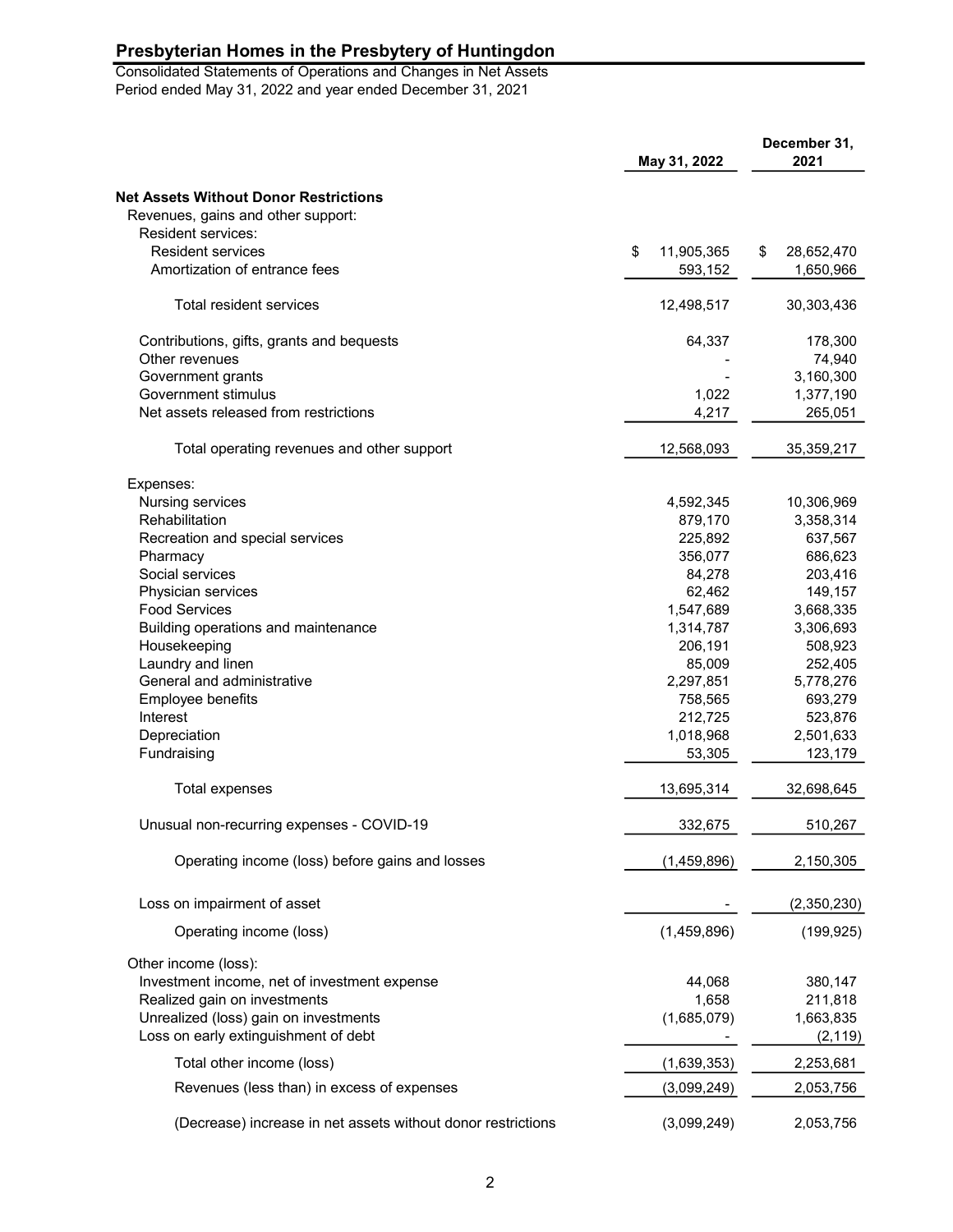Consolidated Statements of Operations and Changes in Net Assets Period ended May 31, 2022 and year ended December 31, 2021

| <b>Net Assets With Donor Restrictions</b><br>Contributions, gifts, grants and bequests<br>Investment income, net of investment expense<br>Unrealized (loss) gain on investments<br>Net assets released from restrictions | May 31, 2022                               | December 31,<br>2021                        |  |
|--------------------------------------------------------------------------------------------------------------------------------------------------------------------------------------------------------------------------|--------------------------------------------|---------------------------------------------|--|
|                                                                                                                                                                                                                          | \$<br>18.818<br>264<br>(88,936)<br>(4,217) | \$<br>66,240<br>259<br>63,952<br>(265, 051) |  |
| Decrease in net assets with<br>donor restrictions                                                                                                                                                                        | (74, 071)                                  | (134,600)                                   |  |
| Change in net assets                                                                                                                                                                                                     | (3, 173, 320)                              | 1,919,156                                   |  |
| <b>Net Assets, Beginning</b>                                                                                                                                                                                             | 51,576,554                                 | 49,657,398                                  |  |
| Net Assets, Ending                                                                                                                                                                                                       | 48,403,234                                 | 51,576,554<br>æ.                            |  |